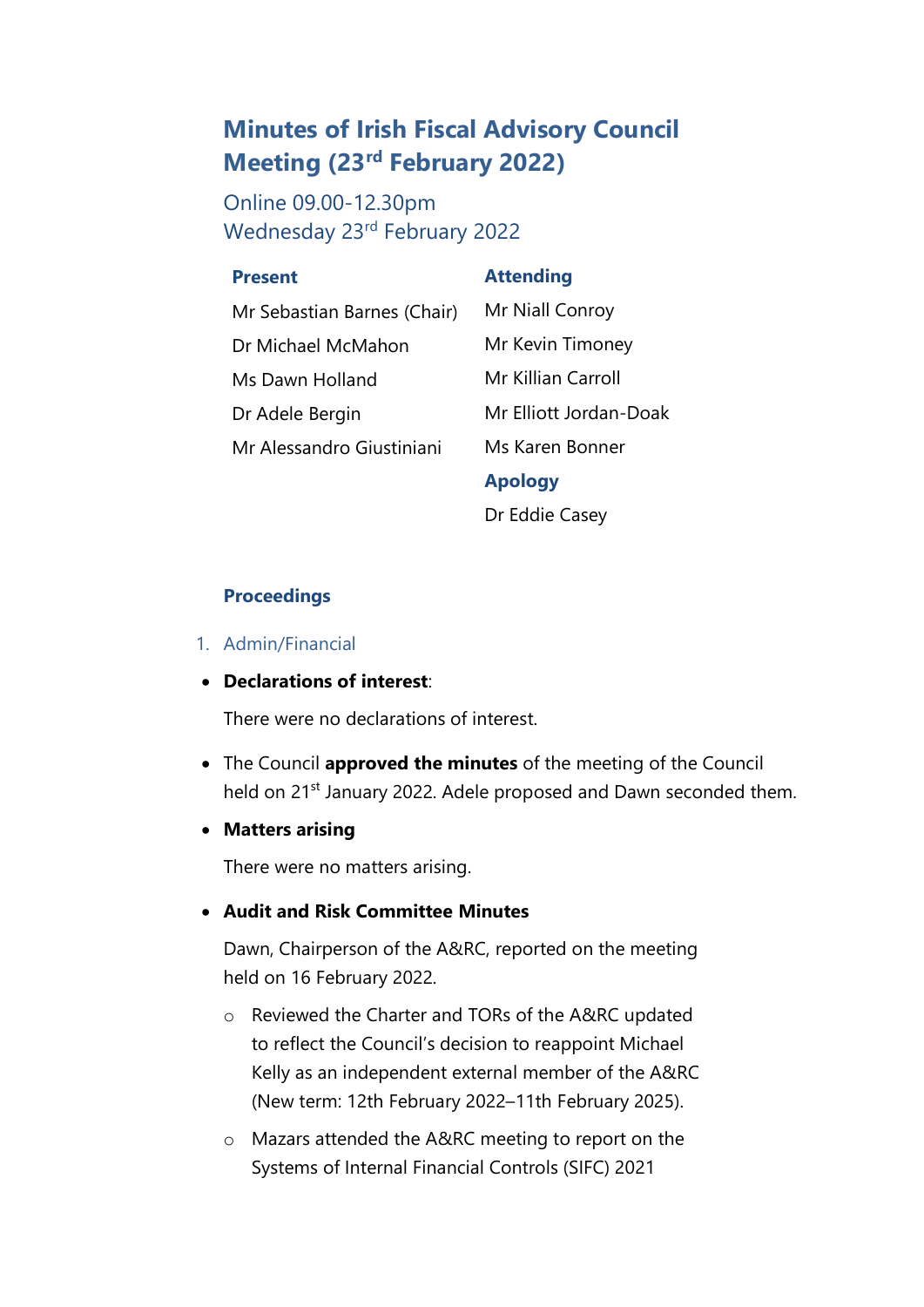audit, undertaken in January 2021. The overall audit gives a substantial level of assurance with two low level findings and two low level observations from the high-level internal control questionnaire (ICQ).

o The ICQ observations related to Risk Management, recommending assigning a specific risk owner and assigning deadline(s) to risk mitigation actions(s), was considered and will be applied where relevant.

The A&RC reviewed section 1 (Reputation and Role) of the **Risk Register** and recommend that the risk owner be changed from 'All' to the 'The Council and Secretariat'. The Council reviewed section 1 and in addition to the A&RC recommendations agreed updates to section 1.4 (Conflicts of Interest) to list under Current Controls in Place that declarations of interest are a standing item on meeting agendas and that a Code of Conduct conflict of interest policy is in place.

The A&RC also reviewed the **Risk Policy** and recommend the unchanged policy to the Council which was reviewed and agreed.

- o The A&RC reviewed the **draft unaudited Financial Statements** including the Governance Statement and the Statement on Internal Control for the year ended 31st December 2021 and recommend these to the Council.
- o Six policies were reviewed and are recommended to the Council and were agreed and actioned by the Council as follows:

**Anti-Fraud Policy** - the Council reviewed and agreed the unchanged policy.

**Banking Policy** - the Council reviewed and agreed the unchanged policy.

**Fixed Asset Policy and Procedures** – the Council reviewed and agreed the unchanged policy.

**Income Policy** - the Council reviewed and agreed the unchanged policy.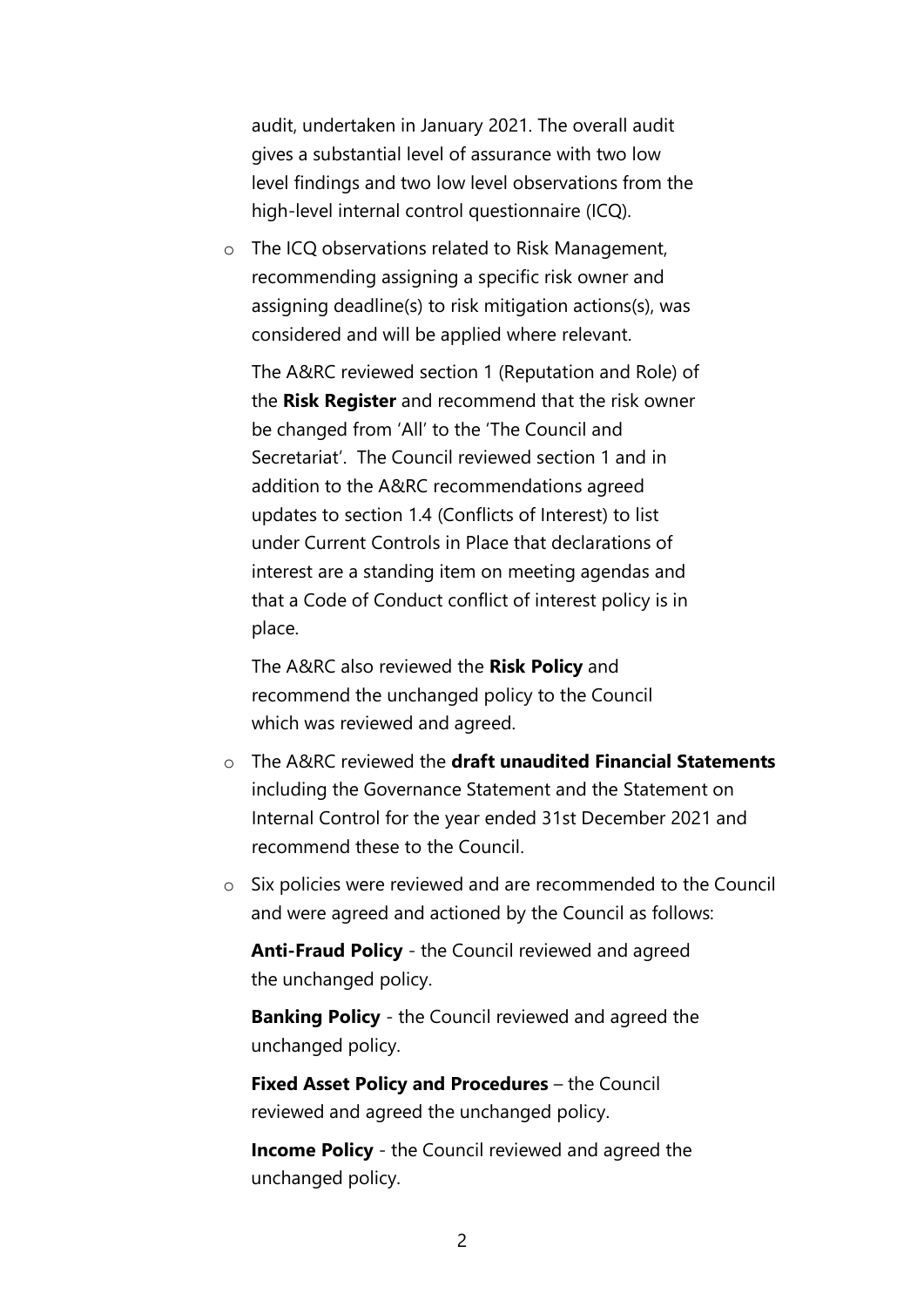**Payment Policy** – the Council reviewed and agreed the changed policy, with updates to the appendix in respect of the increase to domestic subsistence as per DPER Circular 23/2021.

**Travel Policy** – the Council reviewed and agreed the changed policy, with updates to the appendix in respect of the increase to domestic subsistence as per DPER Circular 23/2021.

- o The A&RC reviewed the **Code of Conduct** and recommend updates to the Code's Conflict of Interest Policy. The Council reviewed these and discussed some further additional updates which will be reviewed at its next meeting.
- o The next meeting of the A&RC is scheduled for 14 April 2022.

# • **Draft Financial Statements 2021**

The A&RC reviewed the **draft unaudited Financial Statements** including the Governance Statement and the Statement on Internal Control for the year ended 31st December 2021 and recommended these to the Council.

The Council reviewed and discussed the draft financial statements and associated governance and internal control statements and approved these for submission to the C&AG.

## • **Annual review of effectiveness of internal controls**

Having regard to the current SIFC internal audit report, prior year internal & external audit reports and the financial statements presented the Council is satisfied with the effectiveness of controls for 2021 and plans to conclude its annual review at its next meeting.

## • **Board Self-Assessment Evaluation**

Each Member of the Council will complete and submit to the Chairperson an annual Board Self-Assessment Evaluation questionnaire before the next meeting.

• **Standing items:**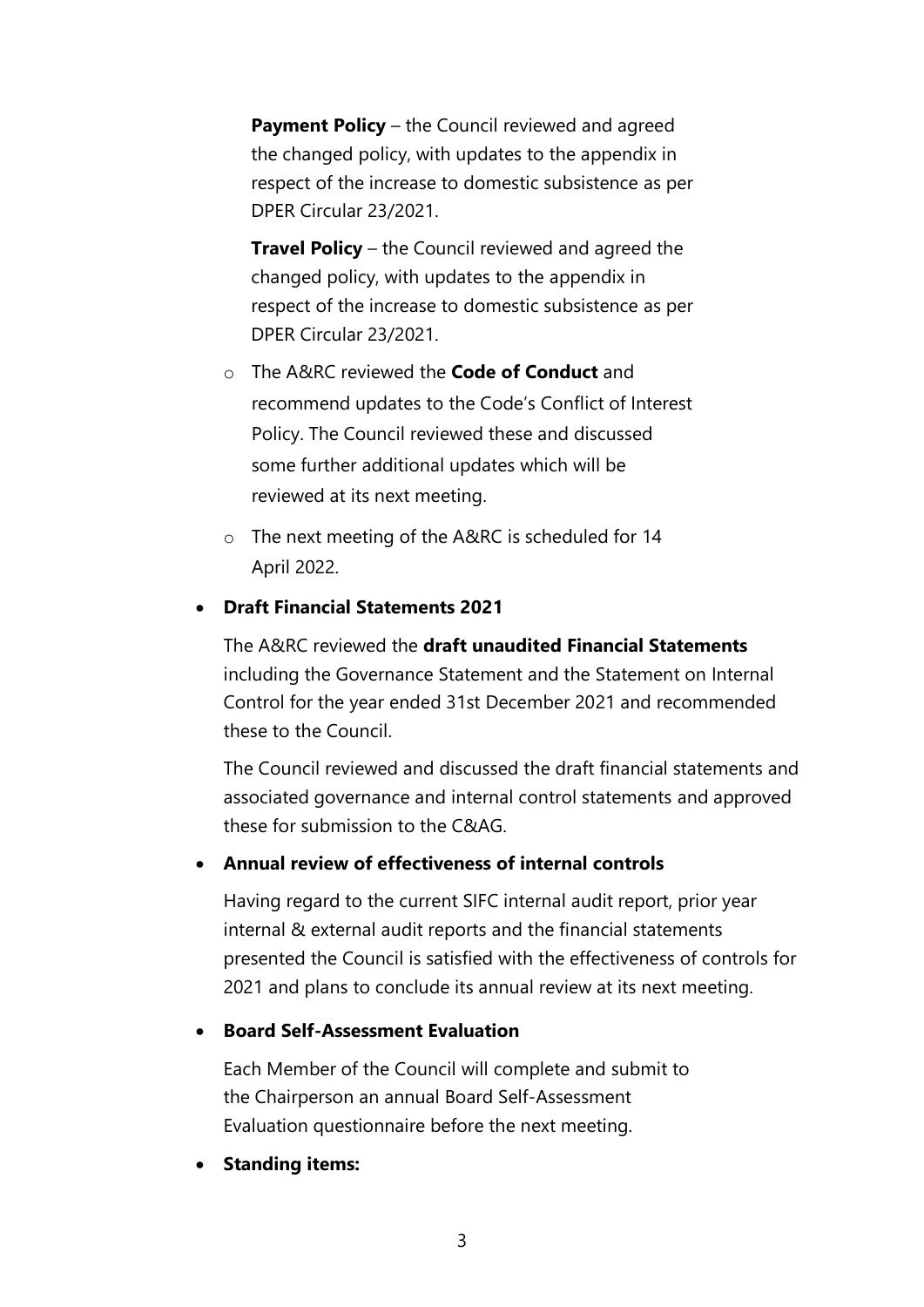- o **Purchases and Receipts book:** The Council reviewed the Purchases and Receipts book January 2021.
- o **Management Accounts:** The next management accounts will be available in mid-April.
- o **Recruitment Update:** Recruitment for the Summer Internship Programme 2022, for two temporary posts lasting up to twelve weeks each, is ongoing.
- o The Council received four **Parliamentary Questions** since the last meeting.
- o **FOI Update**: The Council received no FOI requests since the last meeting.
- o **Info Security/GDPR:** There were no matters to report.
- o **EU IFIs**

Sebastian provided an overview of recent EU IFI activity and outlined upcoming IFI related meetings and events.

# o **Recent and Forthcoming Meetings:**

## **Recent**:

- Fiscal Council's 6th annual "Path for the Public Finances" conference: delivered online on 7th – 8th of February over two afternoons (2pm–4pm).
- Kevin presented at the Climate, Investment, and Resilient Cities Seminar (UL): 10 February 2022

# **Forthcoming:**

- Commission on Taxation & Welfare: Our Future Tax & Welfare - Stakeholder Forum: 3 & 4 March 2022
- Dept of Economics (UL): Income, Output and Expenditure Approaches to Forecasting GNI: 16 March 2022
- Irish Economic Association Annual Conference. Limerick 5 & 6 May 2022.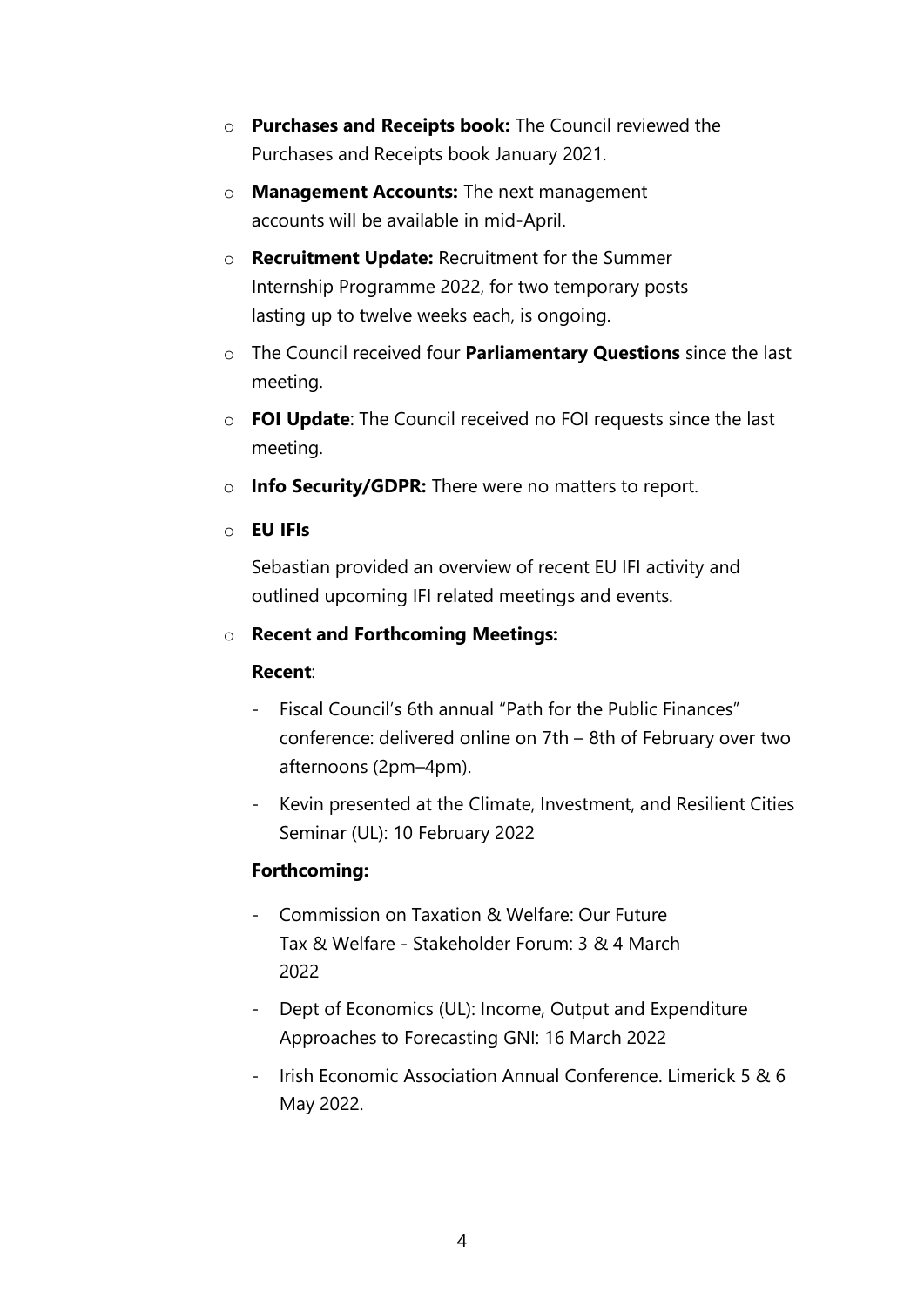- OECD Network of Parliamentary Budget Officials and Independent Fiscal Institutions Annual Network meeting: Dublin 5 & 6 May 2022
- Forthcoming Council Meetings Q1 2022 @ 9.00am: 21 March (benchmarks call), 30 March
- Forthcoming Audit & Risk Meetings 2022 @ 9.30am: 14 April, 20 July, mid-Sep and 16 November

## o **Communication**

An overview was provided in respect of recent activity and potential opportunities to include publishing a series of tweets on pensions-related issues.

## 2. Conference Reflections

Elliott outlined the key points from the presentations at the Fiscal Council's 6th annual "Path for the Public Finances" conference 'Ensuring debt sustainability in a post-Covid World' delivered online over two afternoons on 7-8<sup>th</sup> February 2022. The majority of the presentations and videos are uploaded to the Council's website.

## 3. OECD Review Implementation

The Council discussed progress on the implementation of recommendations arising out of the OECD review.

Sebastian provided an update on discussions with the Department in respect of progressing recommendations requiring legislation change.

The Council reviewed and provided feedback on the most recent drafts of the Fiscal MoU, the Statement of Data Needs and the Fiscal data request template, which will be incorporated.

## 4. MoU for endorsements and endorsement timeline

The Council discussed plans for the forthcoming endorsement process and the endorsement timeline. There will be a Council call re benchmarks on 21 March